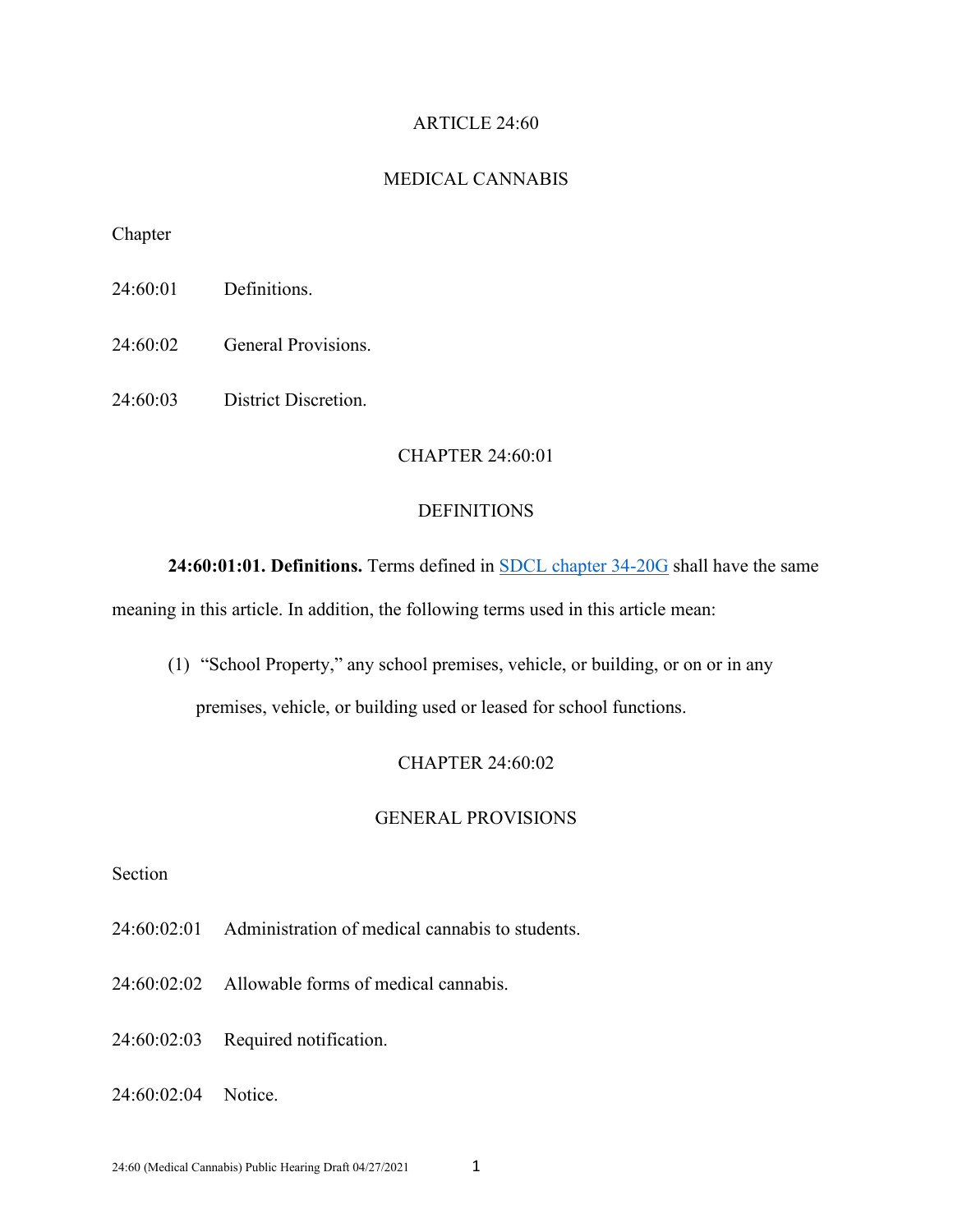| $24:60:02:05$ Restrictions. |                                                                                  |
|-----------------------------|----------------------------------------------------------------------------------|
| 24:60:02:06                 | Required consent.                                                                |
| 24:60:02:07                 | Student age of 18 or older.                                                      |
|                             | $24:60:02:08$ Prohibited acts -- student.                                        |
| 24:60:02:09                 | Discipline not allowed by school for student solely for being a cardholder.      |
| 24:60:02:10                 | School, school employee or volunteer not required to administer or store medical |
| cannabis.                   |                                                                                  |

24:60:02:11 Records.

24:60:02:12 Exemption.

**24:60:02:01. Administration of medical cannabis to students.** A school district shall, upon notification pursuant to § 24:60:02:03, allow a registered designated caregiver on school property, or at any school-sponsored activity, to administer medical cannabis to a student in a school or at a school-sponsored activity, who are medical cannabis cardholders, in accordance with their licensed health care practitioner's recommendation.

**24:60:02:02. Allowable forms of medical cannabis.** Medical cannabis shall be in the form of non-smokable marijuana.

**24:60:02:03. Required notification.** The parent or legal guardian of any student that may have medical cannabis administered upon school property or at a school-sponsored activity and is a cardholder, must notify the school district prior to any medical cannabis being administered. The parent or legal guardian must present the registry identification card to the school district. The school district shall retain a copy, both front and back, of the card for the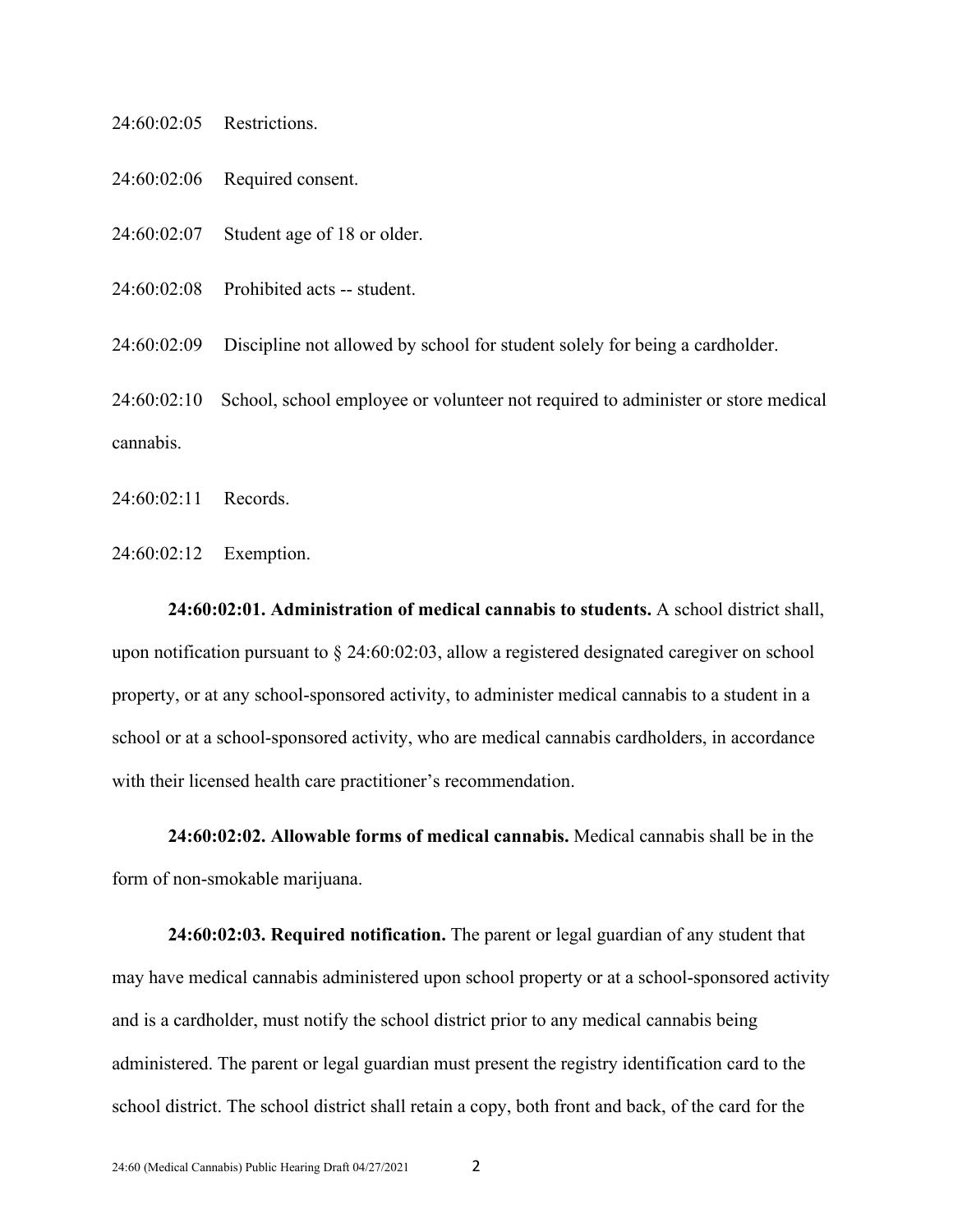student's file. The school district may accept a nonresident card, pursuant to the restrictions detailed in **SDCL** chapter [34-20G.](https://sdlegislature.gov/Statutes/Codified_Laws/2078844) The parent or legal guardian shall provide written notice to the school district, within ten days of the following change(s):

- (1) Designated caregiver(s);
- (2) If the student ceases to have a debilitating medical condition; or
- (3) If the card is void, expired, or revoked.

## **24:60:02:04. Notice provided to individuals within the district.** If a school district

receives notice pursuant  $\S 24:60:02:03$ , the school district shall ensure that such notice is provided to the student's educators and persons designated to provide health services to students at the school.

## **24:60:02:05. Restrictions on administering medical cannabis.**

- (1) A student shall not possess or self-administer medical cannabis on or in school property or at a school-sponsored activity.
- (2) Only a designated caregiver may possess and administer to a student, who is a cardholder, on or in school property or at a school-sponsored activity. The designated caregiver shall not administer the medical cannabis in a manner that creates disruption to the educational environment or causes exposure to other students.
- (3) After the designated caregiver administers the medical cannabis, the designated caregiver shall remove any remaining medical cannabis from the school property or school-sponsored activity.

**24:60:02:06. Required consent.** Prior to the administration of medical cannabis and any time when the student's administration of medical cannabis changes, the student's parent or legal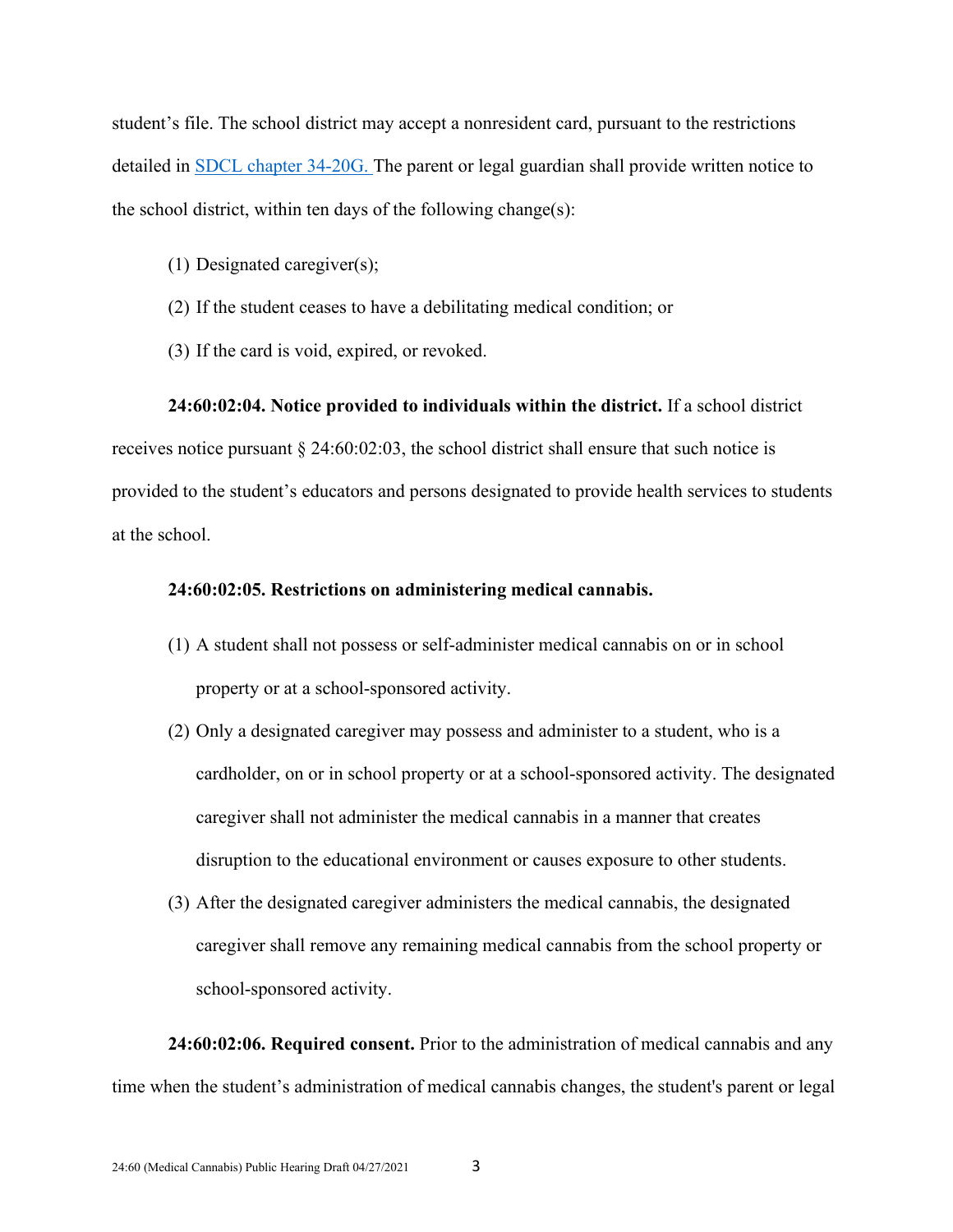guardian shall at least annually complete and submit to the school district the documentation required by this article including, but not limited to:

- (1) A written certification including the signature of the recommending practitioner and the recommended dosage, frequency or time(s) of administration, and length of time between dosages of the medical cannabis to be administered;
- (2) The registry identification card for the student and proof of the registered designated caregiver(s);
- (3) A written statement from the student's parent or legal guardian, including:
	- a. Acknowledgment stating the school district and personnel and volunteers of the school district are released from any and all liability, except in cases of willful or wanton conduct, or reckless disregard of the criteria of the treatment plan, and
	- b. Acknowledgment that no school personnel shall be required to administer medical cannabis.

**24:60:02:07. Students age 18 or older.** A student who is age 18 or older or has been emancipated shall not possess or self-administer medical cannabis while on school property or at a school-sponsored activity. Such student shall provide the notices and documentation required by § 24:60:02:03, the written consent as detailed in § 24:60:02:06, and must designate a caregiver for the purposes of possession and administration on school property or schoolsponsored activity.

**24:60:02:08. Prohibited acts -- student.** Student possession, use, distribution, sale, or being under the influence of a cannabis product inconsistent with this article is prohibited.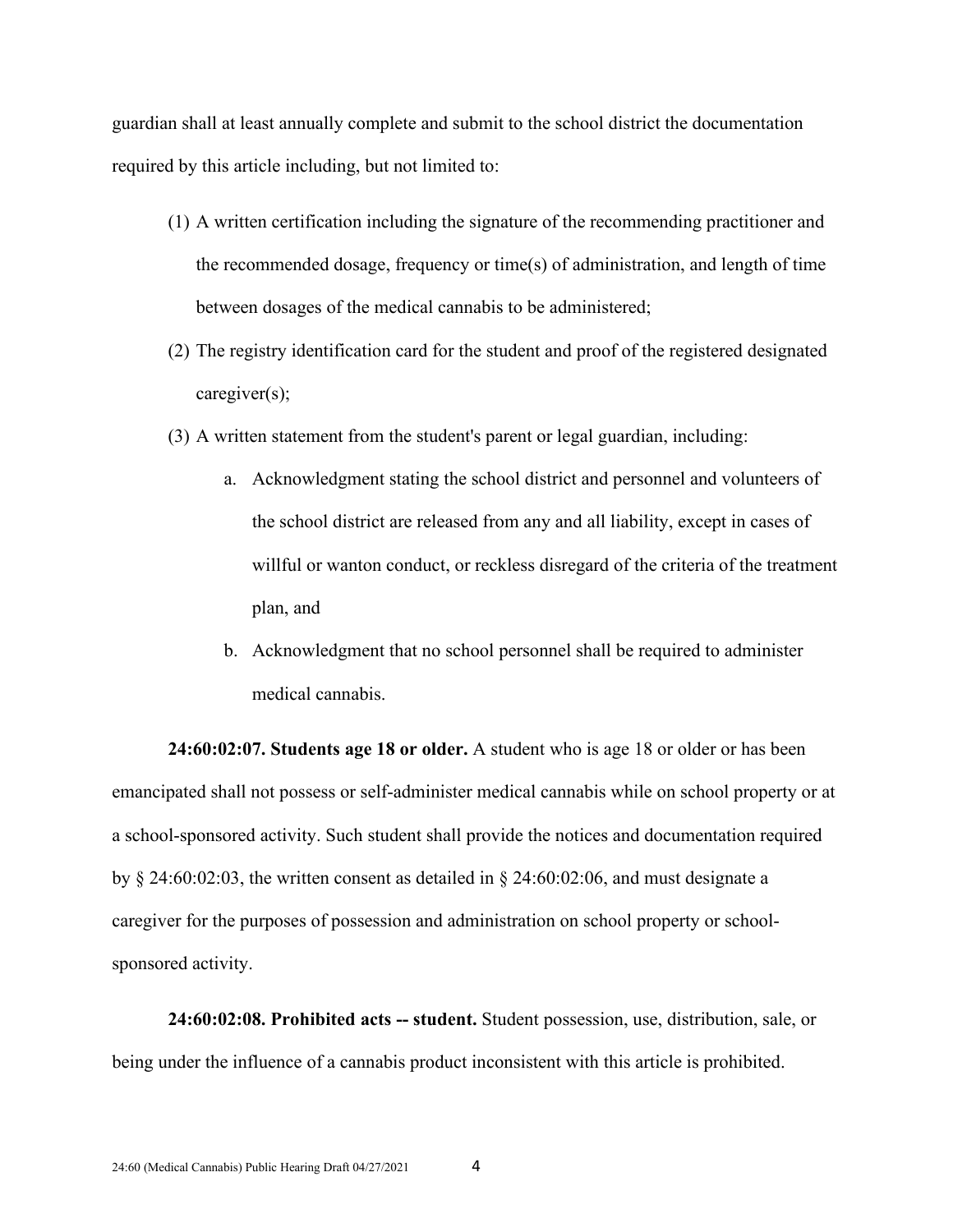#### **24:60:02:09. No discipline allowed by school solely due to student being a**

**cardholder.** A school district may not discipline a student who is a cardholder, solely because the student requires medical cannabis as a reasonable accommodation necessary to attend school.

### **24:60:02:10**. **School, school employee or volunteer not required to administer or**

**store medical cannabis.** Neither this section nor any other state or federal law, including without limitation the "Individuals with Disabilities Education Act", 20 U.S.C. sec. 1400 et seq., as amended to December 10, 2015, and section 504 of the "Rehabilitation Act of 1973", 29 U.S.C. sec. 794, as amended to December 10, 2015, may be used to require a school district or any employee or volunteer thereof to store medical cannabis on school property or at a schoolsponsored activity or to administer medical cannabis.

**24:60:02:11. Records.** Any information received by a school district pursuant to ARSD § 24:60, containing confidential information or personally identifiable information is protected by the "Family Educational Rights and Privacy Act of 1974," 20 U.S.C. sec. 1232g, as amended to July 1, 2013 and shall become part of the student's educational record.

**24:60:02:12. Exemption.** A school district shall not be required to comply with §§ 24:60:02:01 through 24:60:02:11, if:

- (1) The school district posts on its website in a conspicuous place a statement regarding its decision not to comply with §§ 24:60:02:01 through 24:60:02:11; and
- (2) The school district loses federal funding as a result from complying with §§ 24:60:02:01 through 24:60:02:11; or
- (3) The school district can reasonably demonstrate that it lost federal funding as a result from complying with §§ 24:60:02:01 through 24:60:02:11.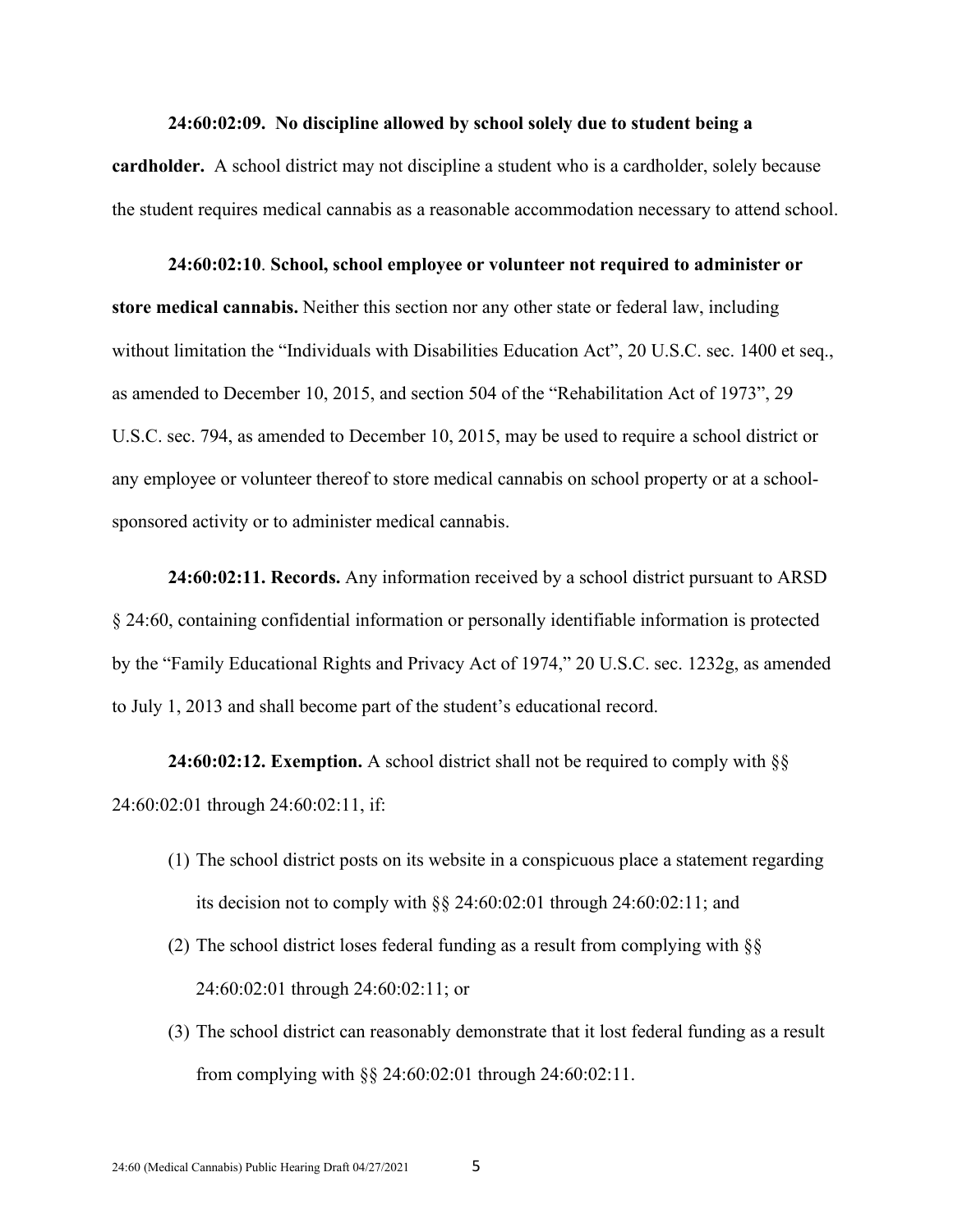## CHAPTER 24:60:03

### DISTRICT DISCRETION

Section

24:60:03:01 Permissive district policy.

24:60:03:02 District policy -- requirements.

**24:60:03:01. Permissive district policy.** Should a school district choose to permit the administration and storage of medical cannabis by school personnel on school property or at a school-sponsored activity, the school district may adopt policies regarding the reasonable parameters of the administration and storage of medical cannabis. Such policies may establish criteria for designated school personnel to administer medical cannabis or emergency administration of medical cannabis due to a life-threatening event. Criteria may also address the form of non-smokable medical cannabis that will be allowed to be stored and administered.

**24:60:03:02. District policy -- requirements.** If a school district adopts such policies detailed in § 24:60:03:01, such policies shall include, but not be limited to:

- (1) The student's parent or legal guardian shall deliver the student's medical cannabis in a container that contains clearly labeled instructions, or the plan for administration must clearly specify instructions, to include the dosage, frequency or time(s) of administration, and length of time between dosages of the medical cannabis from the student's recommending practitioner;
- (2) A student shall not possess or self-administer medical cannabis on or in school property or at a school-sponsored activity;